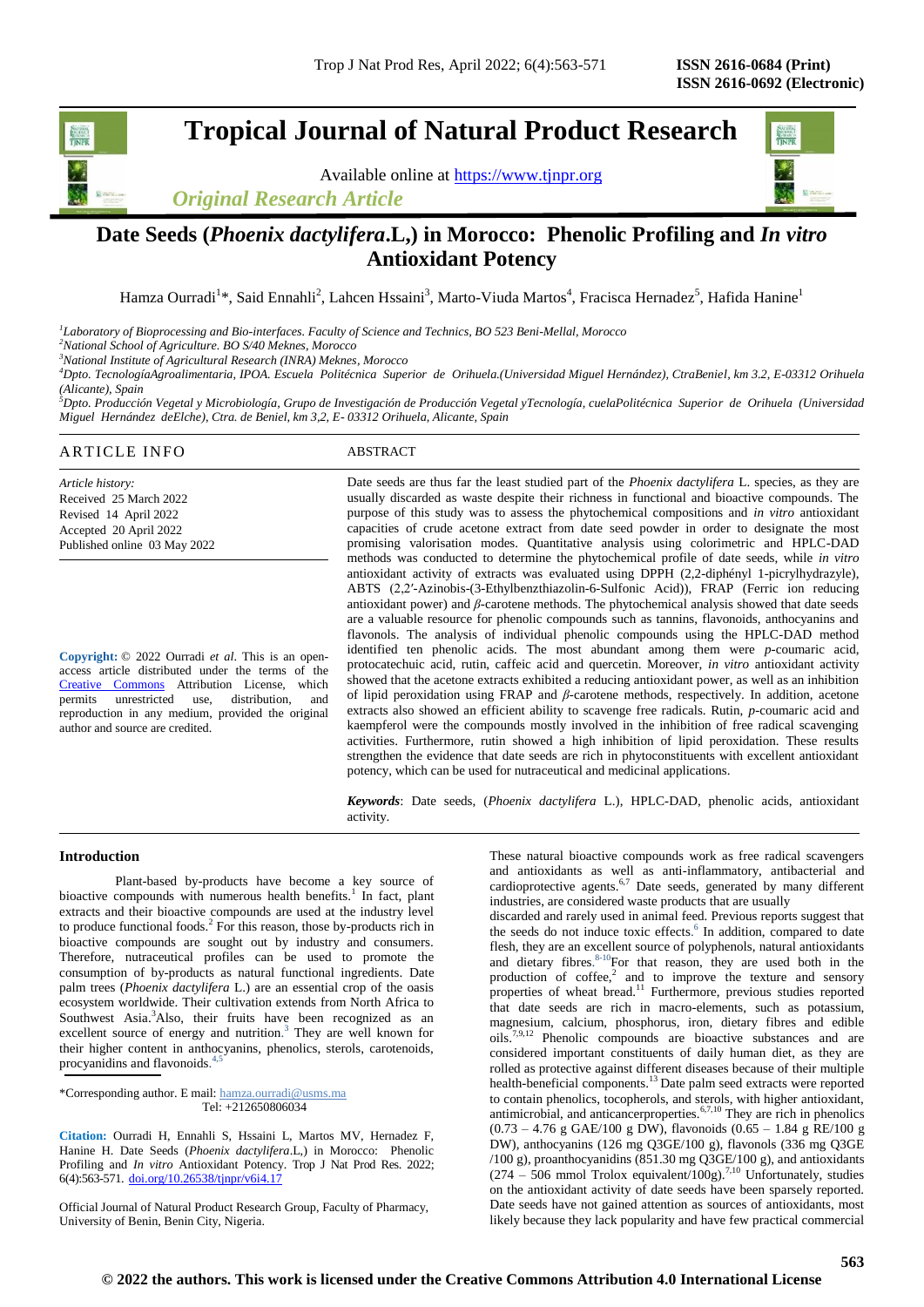applications. However, these derived by-products have gained attention as fruit-processing methods yield higher ratios of these natural ingredients.<sup>2</sup> Therefore, the main purpose of this study was to assess the phytochemical compositions (total phenolic, condensed tannins, total flavonoids, anthocyanins and flavonols), the phenolic compounds profile and *in vitro* antioxidant capacities of crude acetone extract from date seeds (*Phoenix dactylifera* L) belonging to eight cultivars, most of which are grown in the southern region of Morocco. In order to designate the most promising valorisation modes.

# **Materials and Methods**

# *Plant materials*

Ten kilograms of seeds from each of the eight cultivars (*Boufgous, Bouslikhan, Bousthami, Khalt a, khalt z, Lassian, Majhoul and Tadmamt*) were collected from the Arfoud region in southern Morocco (31°27'18"N 4°15'02"W) in November 2020. Seeds were pitted, washed in distilled water, air-dried at room temperature and subsequently oven-dried.<sup>10</sup> Dried seeds were powdered and stored at 4°C for further analysis.

#### *Preparation of crude extracts*

The crude extracts were prepared according to the method described by El-Mergawi et al., (2016).8 Briefly, 1 g of powdered date seeds was shaken with 250 mL of acetone-water (70:30, v/v) at room temperature for 12 hours. Afterward, solids were separated by centrifugation for 20 min at 5000*×g*. Then, the extracts were dried at 45°C under vacuum using a rotary evaporator. The yield of extraction was determined for each date seed cultivar (Table 1).

#### *Biochemical assessment*

# *Total phenolic*

The total phenolic content of seeds powder was carried out using Folin-Ciocalteu method according to the protocol described by Al-Farsi and Lee (2008).<sup>14</sup> Briefly, 1 mL of each extract was mixed with 1 mL of Folin-Ciocalteu reagent and incubated at room temperature for 5 min. Then, 10 mL of sodium carbonate solution 7% (w/v) were added. The final volume was adjusted to 25 mL by distilled water. After 1h of incubation in the dark at room temperature, the absorbance was measured at 750 nm using a spectrophotometer (JASCO V-630), and the total phenolic content was expressed as mg Gallic Acid Equivalent per 100 g Dry weight.

# *Total Flavonoids*

Total flavonoids content was measured based on the method described by Brighente *et al*. (2007). <sup>15</sup> Briefly, 1 mL of each extract was mixed with 1 mL of the AlCl<sub>3</sub> solution (2%) prepared in methanol (w/v), and after 40 minutes of incubation in the dark at room temperature, absorbance was determined at 430 nm, and the total flavonoids content was expressed as mg Rutin equivalent per 100g DW.

#### *Total tannins*

The dosage of condensed tannins was carried out according to the method described by Bajaj and Devsharma (1997). <sup>16</sup> Briefly, 1 mL of extract was mixed with 75 mL of distilled water. Then 5 mL of Folin-Denis and 10 mL of saturated sodium carbonate solution were added, and the mixture was stirred and incubated for 30 min in the dark. Absorbance was measured at 760 nm. Condensed tannins content was expressed as mg Tannic Acid Equivalent per 100g DW.

## *Total anthocyanin and flavonols*

Total anthocyanins and flavonols contents were measured according to the procedure described by Yoshitama *et al*. (1992). <sup>17</sup> One gram of seed powder was mixed with 10 mL of acidified methanol (methanol/0.1N HCl) and stirred constantly. A 900 µL of the supernatant was mixed with 900 µL methanol/0.1 N HCl. The concentration of anthocyanins and flavonols were measured at 530 nm and at 360 nm, respectively. Anthocyanins and flavonols were expressed as mg Querctin-3-Glucoside Equivalent per 100g DW.

### *In vitro antioxidant activities DPPH radical-scavenging assay*

The antioxidant activity was carried out according to the protocol described by Bondet *et al.* (1997).<sup>18</sup> The stock solution DPPH (0.1) mM) was prepared in methanol, and then stoked at 4°C in darkness until further analysis. 0.5 mL of diluted extracts or standards was mixed with 3.5 mL of DPHH solution. The sample absorbance was measured at  $\lambda = 515$  nm against a blank after 30 min of storage in the darkness. The antioxidant activity value, which represents the percentage of scavenging ability, was estimated according to the following formula:

#### Percentage Inhibition (%)

 $=$  $\frac{A}{A}$  $\frac{\text{Alb}_{515 \text{ nm}} \cdot \text{S}_{13 \text{ nm}} \cdot \text{S}_{14}}{\text{Ab}_{515 \text{ nm}} \cdot \text{control}}$  Nm

Where,

Ab515 control: control absorbance.

Ab515 sample: control sample absorbance.

IC50 is the concentration of extract responsible for 50% of the inhibition of DPPH radicals. It was determined from the plot of inhibition percentage against extract concentration.

#### *ABTS radical-scavenging assay*

ABTS radical scavenging activity was evaluated according to the method described by *Re et al*. (1999). <sup>19</sup> The stock solution was prepared by mixing equal volumes of ABTS salt (7 mM) and potassium persulfate (2.45 mM) and allowing them to react for 12h in the darkness at room temperature. Then, the solution was diluted with methanol to obtain an absorbance  $0.7 \pm 0.02$  at 734 nm. An aliquot of 25µL of each extract was added to 2000 µL of ABTS solution. The absorbance of the sample was measured at  $\lambda = 734$  nm after 5 min of storage in the darkness. The antioxidant activity value was estimated according to the following equation:

# Percentage Inhibition (%)

$$
= \frac{\text{Ab}_{734 \text{ nm control}} - \text{Ab}_{734 \text{ nm sample}}}{\text{Ab}_{734 \text{ nm control}}} \times 100
$$

Where, Ab734 control: control absorbance.

Ab734 sample: control sample absorbance IC<sub>50</sub> is defined as above-described.

# *FRAP reducing antioxidant power assay*

FRAP was determined according to Benzie and Strain  $(1996)$ .<sup>20</sup> Briefly, 100 µL of extract were added to 3000 µL of FRAP solution by mixing 25 mL sodium acetate buffer solution (300 mM, pH=3.6), 2,5 mL of TPTZ solution (400 mM prepared in HCL 40 mM) and 2,5 mL FeCl<sub>3</sub> solution (20 mM), then incubated 30 min at  $37^{\circ}$ C. The absorbance was measured at 593 nm after 30 min incubation in the darkness at room temperature.

The antioxidant activity value was estimated according to the following equation

Percentage Inhibition (%)

$$
= \frac{\text{Ab}_{593 \text{ nm sample}} - \text{Ab}_{593 \text{ nm control}}}{\text{Ab}_{593 \text{ nm sample}}} \times 100
$$

 $\ddot{\phantom{a}}$ 

Where,

Ab593nm sample: sample absorbance. Ab593nm control: control sample absorbance.

# *Bleaching or β-carotene discolouration test (β-carotene/Linoleic Acid system)*

β-carotene assay was carried out according to Boros *et al*. (2010).<sup>21</sup> Firstly, 2.5 mL of emulsion composed of 0.5mg of β- carotene, 1 mL chloroform, 25 µL linoleic acid, 200 mg Tween 20 and 100 mL distilled water was prepared, then the mixture was added to 0.5mL plant extract then the whole mixture was incubated for 2 hours at 50°C in a water bath. The absorbance was read at 490 nm.

The percentage of lipid peroxidation inhibition (LPI %) was calculated according to the following formula

lipid peroxidation inhibition (%) =  $\frac{\text{A}}{\text{A}}$  $\frac{22490 \text{ min after } 2 \text{ m}}{Ab_{490 \text{ nm initial}}}$  × Where,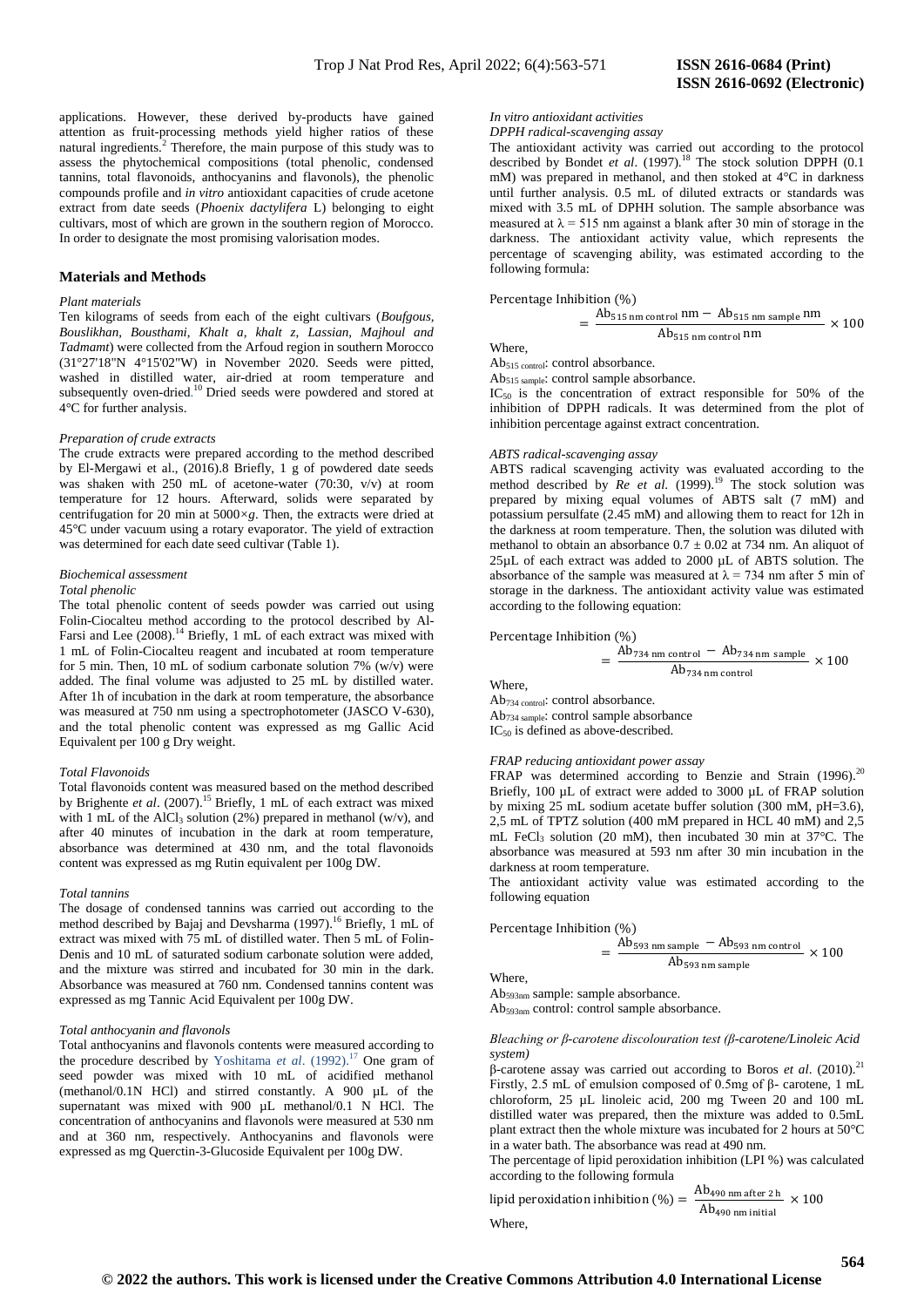Ab490nm initial: initial absorbance.

Ab490nm after 2 h: absorbance after 2 hours. *Quantitative analysis by HPLC–DAD method*

Reversed phase high performance liquid chromatography with tandem mass spectrometry was used to determine the major phenolic compounds present in the palm date seeds. A slightly modified version of the method outlined by Zheng and Wang  $(2001)^{22}$  was used. Briefly, the samples were prepared by dissolving a 0.02 g extract in 2.0 mL of 50% HPLC-grade methanol and passed through a 0.45-μm filter before injection into a reverse phase C18 column (250 mm length, 4.6 mm i.d., 5 μm particle size, Sigma-Aldrich Canada Ltd. (Oakville, ON, Canada) with a guard column. The mobile phase was acetonitrile (A) and acidified water containing 2.5% formic acid (B). The gradient was as follows: 0 min, 5% A; 10 min, 15% A; 30 min, 25% A; 35 min, 30% A; 50 min, 55% A; 55 min, 90% A; 57 min, 100% A and then held for 10 min before returning to the initial conditions. The flow rate was 1.0 mL/min and the wavelengths of detection were 280, 350, and 380 nm. An external standard method using authentic compounds was used to confirm the identified compounds. Compounds were identified on the basis of comparing their retention times, UV-vis spectra. Phenolic compounds were identified according to peak retention time and UV/Vis spectra by comparing them with those of the standards. The quantities of the different phenolic compounds were based on peak areas, and expressed as µg/g dw and in comparison, with those of standards (caffeic acid, protocatechuic acid, rutin, gallic acid, hydroxytyrosol, oleuropein, tyrosol, chlorogenic acid, caffeic acid, ferulic acid, p coumaric acid, vanillic acid, rutin, kaempherol, and quercetin. Three samples per cultivar were analysed and all the samples were run in triplicate. The Empower 2 software (Waters, Spain) was used for data processing.

# *Statistical analysis*

The statistical analysis was performed using SPSS software version 19, the Duncan post-hoc test ( $p < 0.05$ ) was performed to indicate signification differences and Pearson's correlation coefficient (r) was used to assess the association between the variables. Differences at p < 0.05 were considered significant among studied samples and the results were reported as mean  $\pm$  SD (standard deviation).

#### **Results and Discussion**

#### *Phenolic compounds*

Date seeds are considered an excellent source of phenolics and flavonoid compounds.<sup>10</sup> As shown in Table 1, total phenolic and flavonoid contents were significantly different among cultivars (p < 0.05); they ranged from  $0.72 \pm 0.08$  to  $3.59 \pm 0.19$  g GAE /100g DW. The highest total phenolic levels were observed in *Lassian,* whereas the lowest amounts were recorded in*Tadmamt* seeds. Flavonoid levels ranged from  $0.10 \pm 0.02$  to  $1.11 \pm 0.01$  g RE/100g DW; the highest values were observed in *Bouslikhan,* while *Bousthami* exhibited the lowest flavonoid levels.

Date seeds are a valuable source of phytochemical compounds, which display high biological activities beneficial for human health.This has been documented in previous studies, particularly those conducted by Bouhlali *et al.*  $(2017)^9$  on seeds from Moroccan date palm cultivars and by El-Rahman *et al.*  $(2017)^7$  and El-Mergawi *et al.*  $(2016)^8$  on Saudi Arabian cultivars. In our study, total phenolic and flavonoid levels were lower than those reported by Bouhlali *et al.*  $(2017)^9$ , who reported a range of total phenolic and flavonoid levels of5.34 to 1.84 g GAE/100g DW and 1.22 to 1.84 RE/100g DW, respectively. The phenol content was higher than that reported by El-Rahman *et al*.  $(2017)^7$  (0.73 g GAE/100g). However, flavonoid contents were similar to those reported by Djaoudene *et al.*  $(2019)^{10}$   $(0.65 \text{ mg }$  QE/100g) except for *Bousthami, Boufgous* and *Bouslikhan* cultivars. These differences could be attributed to the cultivar effect <sup>9</sup> or culture conditions<sup>23</sup> as well as extraction methods.<sup>24</sup>Also, phenolic compounds of date seeds were higher than those reported for sesame seeds (*sesamum indicum*) (1.57g GAE/100g),<sup>25</sup> olive stones (*Olea europaea*)  $(0.51 - 0.72$  g GAE/100g), <sup>26</sup>and avocado seeds (*Persea americana*)  $(0.61-1.65 \text{ g } GAE$  /100g).<sup>27</sup> Comparable amounts of tannins were exhibited in date seeds and fruit flesh.<sup>7</sup> In addition, tannins represent the most abundant phenolic forms in date seeds. 8 The tannin contents of date seeds are summarized in Table 1. Significant differences ( $p <$ 0.05) were observed between all date seed cultivars. The tannin levels ranged between  $0.28 \pm 0.03$  to  $0.96 \pm 0.04$  g TAE/100g DW. Furthermore, the highest value was in *Lassian,*while *Tadmamt* had the lowest content. Higher amounts of tannins in date seeds were reported in previous studies;  $8$  recorded the highest total tannin levels  $(3.05 -$ 5.21 g/100g), while El-Rahman *et al.*  $(2017)^7$  reported an amount (1.57  $g/100$  g) that approximated our data. This variation can be linked to the extraction method<sup>24</sup>or to culture conditions.<sup>23</sup> Furthermore, compared to data previously reported on grape seeds  $(0.54 \text{ g} / 100 \text{ g})$ , tea (3.70 g/100g) and green beans (6.60 g/100g).<sup>29</sup> It was concluded that Moroccan date seeds are an excellent source of tannins. Therefore, owing to this richness, they can be used to develop products of high nutritional value. Anthocyanin and flavonol pigments are members of the flavonoid group. They are well known for theirability to protect against cardiovascular diseases and reduce proliferation of cancer cells.<sup>30</sup>Date seeds are a rich source of these pigments.<sup>10</sup> The current (Table 1) show asignificant cultivar effect(p < 0.05). The highest levels of anthocyanins  $(39.77 \pm 0.12 \text{ mg Q-3}$ -GE/100g DW) and flavonols(150.18  $\pm$  1.11 mg O-3-GE/100g DW)were observed in *Bouslikhan* seeds, whereas*Bousthami*seeds recorded the lowest levelsof both anthocyanins  $(5.37 \pm 0.08 \text{ mg } 0.3)$ GE/100g DW) and flavonols  $(34.27 \pm 1.01 \text{ mg Q-3-GE/100g DW})$ . However, these values are lower than those reported by Djaoudene *et*   $a$ l. (2019),<sup>10</sup> who found a range of anthocyanin levels between 64 and 126 mg Q-3-GE/100 g DW, and a range of flavonols between 211 and 336 mg Q-3-GE/100g DW. These differences could be due to the cultivar effect<sup>9</sup> or to culture conditions.<sup>2</sup>

|--|

| <b>Variety</b>    |                          | TP                      | TF                    | <b>TCT</b>                 | TA                          | <b>TFL</b>                   |
|-------------------|--------------------------|-------------------------|-----------------------|----------------------------|-----------------------------|------------------------------|
|                   | Yield $(\% )$            | g GAE /100g DW          | g RE /100g DW         | g TAE/100g DW              | mg Q-3-GE/100gDW            |                              |
| <b>Boufgous</b>   | $14.20 \pm 0.42^b$       | $1.59 \pm 0.14^b$       | $0.29 \pm 0.04^b$     | $0.66 \pm 0.03^b$          | $16.10 \pm 0.13^b$          | $64.16 \pm 1.24^{\circ}$     |
| <b>Bouslikhan</b> | $22.90 + 0.57^e$         | $2.40 + 0.23^{\circ}$   | $1.11 + 0.01^t$       | $0.90 + 0.01g$             | $39.77 + 0.12^8$            | $150.18 + 1.11g$             |
| <b>Bousthami</b>  | $16.60 + 0.71^{\circ}$   | $2.22 + 0.14^c$         | $0.10 + 0.02^a$       | $0.69 + 0.04^{\circ}$      | $5.37 + 0.08^{\circ}$       | $34.27 + 1.01^a$             |
| Khalt a           | $15.25 \pm 0.21^{\rm b}$ | $1.59 \pm 0.11^{\rm b}$ | $0.47 + 0.05^{\circ}$ | $0.75 + 0.05^{\text{d}}$   | $24.27 + 0.07^{\circ}$      | $70.71 + 2.31^{\text{d}}$    |
| khalt z           | $23.90 \pm 0.28^e$       | $2.80 + 0.10^d$         | $0.79 + 0.06^e$       | $0.84 \pm 0.02^{\text{f}}$ | $29.62 + 0.10^d$            | $69.67 \pm 0.91^{\text{cd}}$ |
| Lassian           | $27.75 + 0.35^t$         | $3.59 + 0.19^e$         | $0.66 + 0.04^d$       | $0.96 + 0.04^h$            | $31.66 + 0.08^e$            | $109.82 + 0.35$ <sup>t</sup> |
| Majhoul           | $19.80 + 0.42^d$         | $1.65 \pm 0.17^b$       | $0.85 + 0.12^e$       | $0.80 + 0.05^{\circ}$      | $35.23 + 0.28$ <sup>f</sup> | $90.42 + 2.13^e$             |
| Tadmamt           | $11.95 + 0.49^a$         | $0.72 + 0.08^a$         | $0.43 + 0.04^{\circ}$ | $0.28 + 0.03^a$            | $16.21 + 0.24^a$            | $67.68 + 0.64^{\circ}$       |

Value in average  $\pm$  SD. Values marked by the same letter, are not significantly different ( $p < 0.05$ ) using Duncan post hoc test ( $p < 0.05$ ). DW: dry weight, TP: total phenolics, TF: total flavonoids, TCT: total condensed tannins, TA: total anthocyanins, TFL: total flavonols, GAE: gallic acid equivalent, RE: rutin equivalent, TAE: tannic acid equivalent, mg Q-3-GE: mg querctin-3-glucoside equivalent.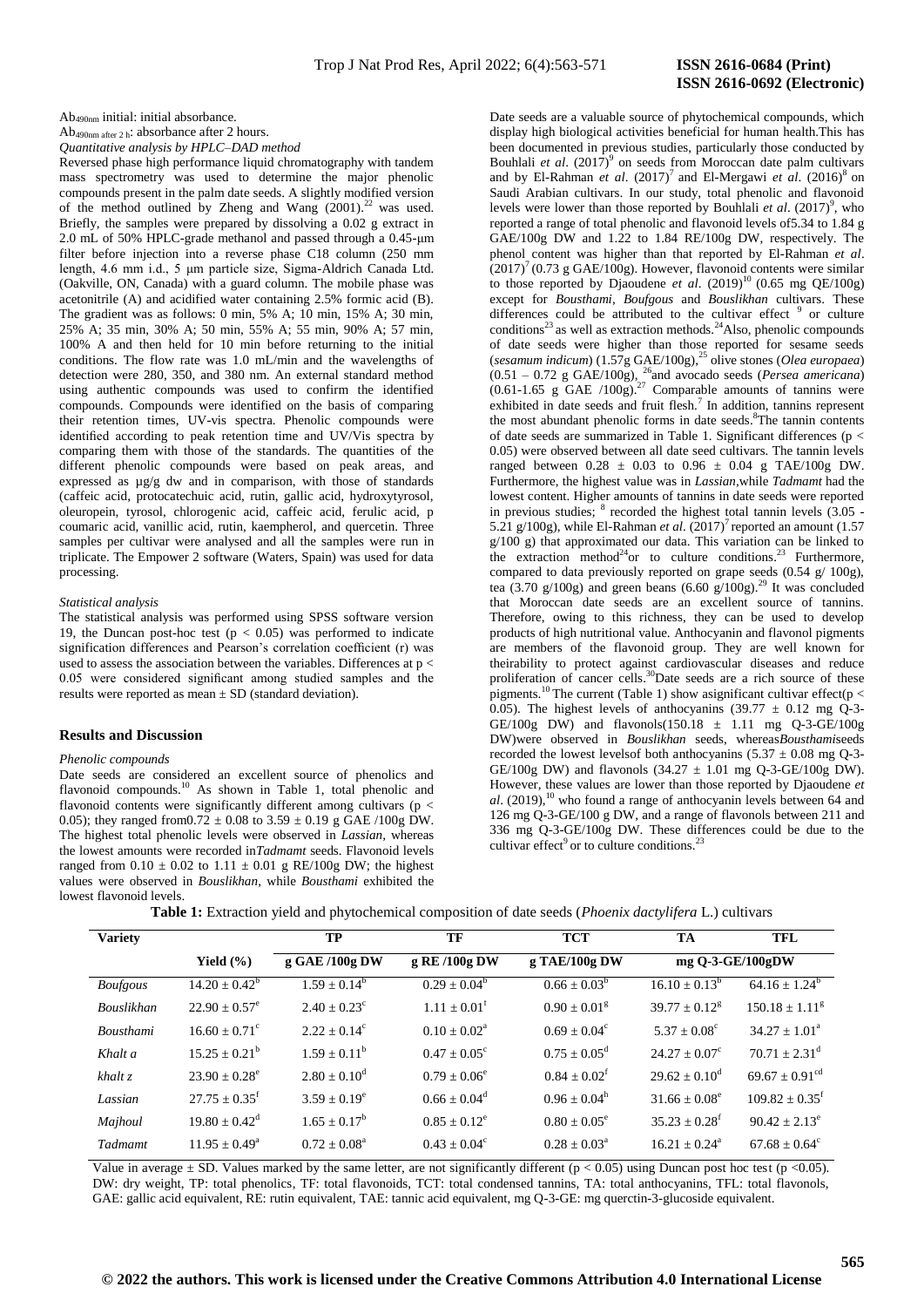#### *In vitro antioxidant activity*

The antioxidant activities of the different date seed cultivars were evaluated using four in-vitro antioxidant assays: DPPH, ABTS, FRAP, and β-carotene. As shown in Tables 2 and 3, all date seed cultivars exhibited a higher antioxidant capacity.

# *DPPH and ABTS radical-scavenging assay*

The free radical scavenging ability of date seed extracts was analysed using DPPH, which is a stable free radical with high free radical scavenging capacity, commonly used to screen for antioxidants.<sup>18</sup> All date seeds, regardless of cultivar, showed efficient antioxidant ability using the DPPH method (Table 2). Varietal effect was significant (p < 0.05). The IC<sub>50</sub> values ranged between 179.66  $\pm$  0.33 to 235.72  $\pm$  1.44 µg/mL.*khalt z* recorded the highest capacity to inhibit 50% of DPPH radicals, while *Tadmamt* exhibited the lowest one. The remaining cultivars fell between these extremes in this order, from higher to lower:*Lassian, Bouslikhan*and*Majhoul.* The present values are lower than those reported by Djaoudene *et al.*  $(2019)^{10}$  (41.72 - 68.90)  $\mu$ g/mL), but close to those reported by Bouhlali *et al.* (2017)<sup>9</sup> (122 -166 µg/mL). These differences are probably related to the cultivar effect<sup>9</sup> or extraction methods.<sup>24</sup>

The results of antioxidant activity using the ABTS method are summarized in Table 2. A statistically significant difference ( $p < 0.05$ ) was observed among all date seed cultivars based on IC<sub>50</sub> values. The IC<sub>50</sub> values varied between  $48.38 \pm 0.54$  to  $68.21 \pm 1.41$  µg/mL. The highest inhibition capacity was exhibited by *khalt z*, followed, in order, by *Lassian* (52.417 ± 1.271g µg/mL), *Bouslikhan*(52.69 ± 1.06 µg/mL), *Majhoul* (53.48 ± 0.65) *Bousthami* (55.35 ± 1.33 µg/mL), *Khalta* (56.56  $\pm$  1.08 µg/mL), *Boufgous* (60.70  $\pm$  0.12 µg/mL) and *Tadmamt* seeds. these values were lower than those reported by Djaoudene *et al.* (2019),<sup>10</sup> who noted an  $IC_{50}$  range between 13.80 and 32.31  $\mu$ g/mL. This variation can be attributed to the cultivar effect<sup>9</sup> and extraction methods. $24$  In this investigation, the existing differences that were recorded between DPPH and ABTS radical scavenging tests could be due to the mechanism of action for each method.<sup>31</sup>

#### *FRAP reducing antioxidant power assay*

Antioxidant activity of date seed extracts was also evaluated according to its ability to scavenge ferric radicals according to the FRAP assay.The results of the FRAP assay are summarized in Table 3. Significant differences between cultivars were recorded. The antioxidant activity ranged between  $31.01 \pm 1.27$  and  $117.39 \pm 1.65$ . According to the results, *Lassian* seeds displayed the highest reducing power, while *Tadmamt* exhibited the lowest. The other cultivars in between followed in this order, from higher to lower: *khalt z, Bouslikhan* and *Bousthami.* The current findings are lower than those reported by Djaoudene *et al.*  $(2019)^{10}$   $(145 - 316$  mmol Fe<sup>2+</sup> equivalent /100g DW). This difference may be due to the cultivar effect<sup>9</sup> and analysis conditions.<sup>24</sup> Therefore, date seeds can be considered among the most remarkable sources of bioactive molecules that display an efficient antioxidant power.

|  | <b>Table 2:</b> Antioxidant activity of date seeds <i>(Phoenix dactylifera L.)</i> cultivars were estimated following DPPH and ABTS assays. |  |
|--|---------------------------------------------------------------------------------------------------------------------------------------------|--|
|--|---------------------------------------------------------------------------------------------------------------------------------------------|--|

| <b>Variety</b>    | $IC_{50}(\mu g/mL)$          |                               |                               | Antioxidants mmolTrolox equivalent/100g dw |
|-------------------|------------------------------|-------------------------------|-------------------------------|--------------------------------------------|
|                   | <b>DPPH</b>                  | <b>ABTS</b>                   | <b>DPPH</b>                   | <b>ABTS</b>                                |
| <b>Boufgous</b>   | $193.45 \pm 1.76^e$          | $60.69 \pm 0.07$ <sup>d</sup> | $6.26 \pm 0.07^b$             | $14.08 \pm 0.24^b$                         |
| <b>Bouslikhan</b> | $182.29 \pm 0.05^{\rm bc}$   | $52.69 \pm 1.48^b$            | $10.38 \pm 0.17$ <sup>f</sup> | $27.49 \pm 0.12^f$                         |
| <b>Bousthami</b>  | $189.47 + 1.54^d$            | $55.35 + 1.84^{\circ}$        | $8.12 + 0.13^d$               | $16.94 \pm 0.21$ <sup>d</sup>              |
| Khalt a           | $189.65 + 0.81^{\text{d}}$   | $56.56 + 1.41^{\circ}$        | $6.91 + 0.08^{\circ}$         | $15.46 \pm 0.15^{\circ}$                   |
| $khalt$ z         | $179.66 + 0.33a$             | $48.55 + 0.64^a$              | $12.02 + 0.12^h$              | $33.26 \pm 0.31^{\rm h}$                   |
| Lassian           | $180.48 \pm 1.07^{ab}$       | $52.55 + 1.77^b$              | $11.30 + 0.18g$               | $28.12 \pm 0.25^8$                         |
| Majhoul           | $183.37 + 1.42^{\circ}$      | $53.48 \pm 0.92^b$            | $10.00 + 0.14^e$              | $19.95 \pm 0.31^e$                         |
| Tadmamt           | $235.72 + 1.44$ <sup>f</sup> | $68.21 \pm 1.98^e$            | $5.25 \pm 0.03^{\text{a}}$    | $14.88 \pm 0.16^a$                         |

Value in average  $\pm$  SD. Values marked by the same letter, are not significantly different ( $p < 0.05$ ) using Duncan post hoc test ( $p < 0.05$ ). Dry weight, IC<sub>50</sub>: Concentration of extract responsible for 50% of inhibition of DPPH and ABTS radical

**Table 3:** Antioxidant activity of date seeds (*Phoenix dactylifera* L.) measured following FRAP and β-carotene bleaching method.

| <b>Variety</b>    | Antioxidants mmol<br>$\text{Fe}^{2+}$ equivalent /100g | <b>Percentage of lipid</b><br>peroxidation inhibition |
|-------------------|--------------------------------------------------------|-------------------------------------------------------|
|                   | dw                                                     | $($ %)                                                |
| <b>Boufgous</b>   | $57.21 \pm 2.23^b$                                     | $44.63 + 2.18^b$                                      |
| <b>Bouslikhan</b> | $88.21 + 0.60^t$                                       | $67.88 + 1.86f$                                       |
| <b>Bousthami</b>  | $83.18 + 2.67^{\circ}$                                 | $48.42 + 2.82^{\circ}$                                |
| Khalt a           | $64.41 + 0.66^{\circ}$                                 | $54.53 + 2.17^d$                                      |
| khalt z           | $88.86 + 1.65$ <sup>f</sup>                            | $64.06 + 2.09^e$                                      |
| Lassian           | $117.39 \pm 1.36^8$                                    | $54.95 + 1.66^d$                                      |
| Majhoul           | $79.78 + 1.32^d$                                       | $64.76 + 1.79^e$                                      |
| Tadmamt           | $31.01 + 1.27^e$                                       | $36.13 + 1.45^{\circ}$                                |

Value in average  $\pm$  SD. Values marked by the same letter, are not significantly different ( $p < 0.05$ ) using Duncan's post hoc test ( $p$ )  $< 0.05$ ).

*β-carotene bleaching test (β-carotene/Linoleic Acid system)*

The β-carotene bleaching method is currently used to evaluate the antioxidant ability of the extract to inhibit the formation of conjugated hydroperoxides resulting from the oxidation of linoleic acid. These hydroperoxides are known to react with β-carotene, which is responsible for its bleaching and the disappearance of its yellow colour.<sup>32</sup>As summarized in Table 3, date seed samples exhibited an efficient lipid peroxidation inhibition (LPI%) with significant differences  $(p < 0.05)$  among sampled cultivars. The LPI% varied from 36.13 ± 1.45 to 67.88 ± 1.86%. *Bouslikhan* seeds exhibited the highest value followed by *Majhoul* and *khalt z*, while *Tadmamt*  recorded the lowest value. Therefore, the antioxidant ability of these seed extracts can be explained by their richness in bioactive substances.

### *Quantitative composition of phenolic compounds*

The major phenolic compounds in date seed samples were identified on the basis of their retention times and absorbance spectra. Figure 1 shows the identified peaks in the HPLC-DAD and ESI-MS chromatogram. Profiles of the phenolic acids of each date seed cultivar is presented in Table 4. The total phenolic acid amount in the date seed cultivars varied from  $456.97 \pm 5.26$  to  $585.83 \pm 5.29$  µg/g DW (Figure 2). The highest amount was detected in *Lassian* seeds,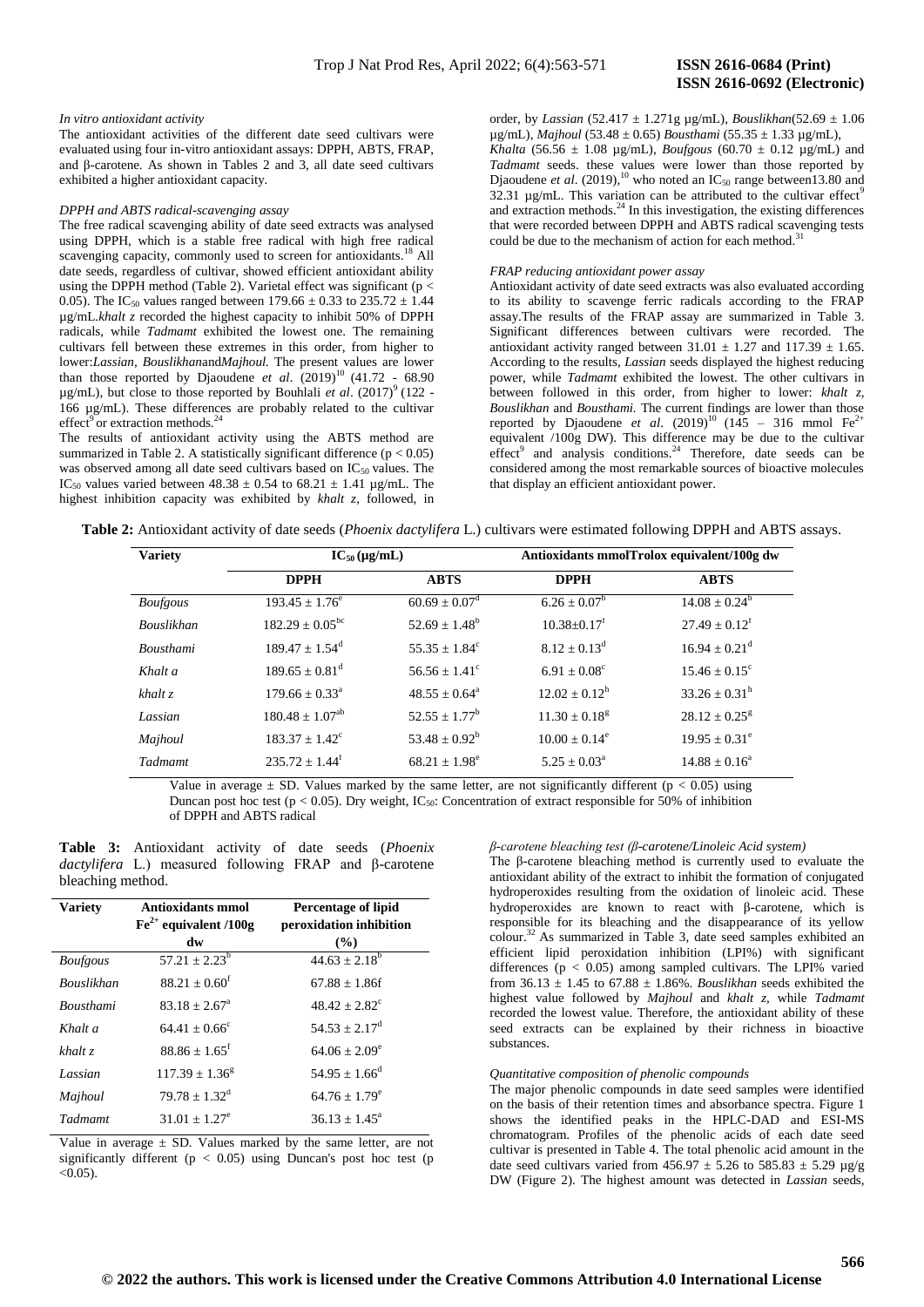# **ISSN 2616-0692 (Electronic)**

which differed significantly from the other cultivars. The lowest content was in the*Tadmamt* seed cultivar. For the date seeds, *p*coumaric acid was the major compound (228.96  $\pm$  1.28 µg/g DW), followed by protocatechuic acid, rutin, caffeic acid, quercetin and gallic acid. However, kaempferol and vanillic, chlorogenic and ferulic acids were the minor phenolic compounds; vanillic acid was not detectable in *Khalt a* seeds. *p-*coumaric was the most abundant phenolic compound in all seed samples across all cultivars. The major phenolic compounds herein identified were consistent with those found in similar studies on date seeds.<sup>7,8,14</sup> Comparing the data reported for other date palm cultivars, chlorogenic acid contents were generally lower, which is likely attributable to the cultivar effect. Also, there was no catechin, syringic acid or luteolin in date seed powder or in the seeds of other cultivars.<sup>33</sup> Other compounds detected in the date seed samples in our study were rutin.

The major phenolic compounds are identified in the table regarding date palm seeds (Table 4). The seed powder contained chlorogenic acid (4.13±0.07 to 12.56±0.04µg/g) and vanillic acid (4.19±0.04 to  $9.74\pm0.07\mu$ g/g). Three common phenolic compounds are identified in date seeds: *p-*coumaric acid, quercetin and ferulic acid. However, the phenolic compound levels of date seeds cultivars were lower than those reported by <sup>33</sup>for date seeds. Moreover, these compound levels are substantially impacted by environmental factors, soil composition and maturation stage and are less than those observed in other fruits and vegetables. 34,35 These results are consistent with those reported by<sup>33</sup>. They describe the abundant phenols, such as flavonols, flavones, flavan-3-ols (monomers, dimers, and trimers), proanthocyanin oligomers and catechin. These data are the most complete and comprehensive description of phenolic compound profiles and their quantification in date seeds.



**Figure 1:** HPLC chromatogram of *Lassian* date seeds cultivar.



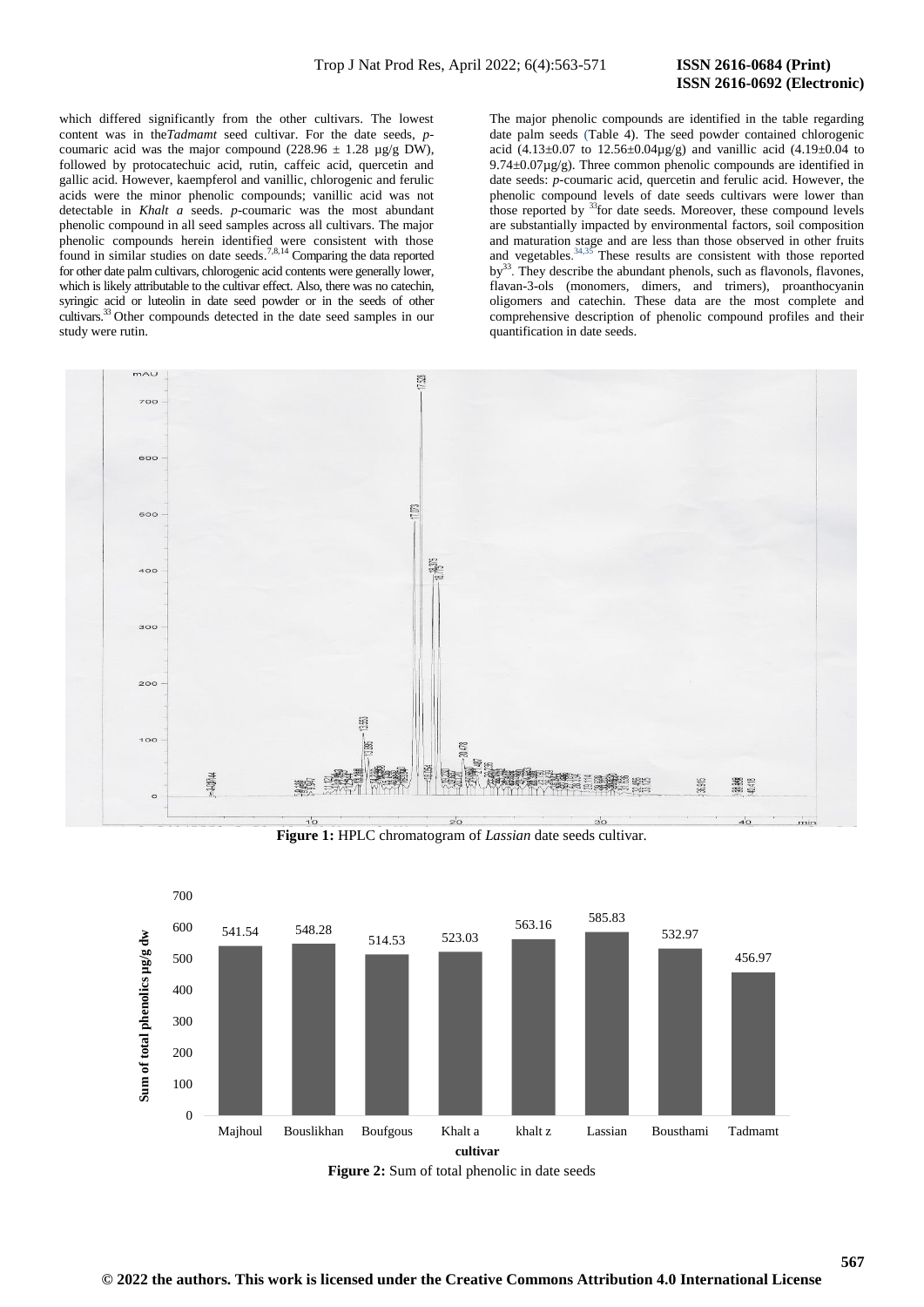Trop J Nat Prod Res, April 2022; 6(4):563-571 **ISSN 2616-0684 (Print)**

# **ISSN 2616-0692 (Electronic)**

| <b>Sample</b>   | <b>Gallic</b><br>acid        | Caffeic<br>acid               | <b>Chlorogenic</b><br>acid   | <b>Protocatechuic</b><br>acid | <b>Ferulic</b><br>acid  | <i>p</i> -coumaric<br>acid | <b>Vanillic</b><br>acid    | <b>Rutin</b>                | Kaempferol                   | <b>Ouercetin</b>            |
|-----------------|------------------------------|-------------------------------|------------------------------|-------------------------------|-------------------------|----------------------------|----------------------------|-----------------------------|------------------------------|-----------------------------|
| Majhoul         | $15.69 \pm 0.25^{\circ}$     | $63.36 \pm 0.52^b$            | $8.32 \pm 0.09^b$            | $148.96 \pm 1.59^{\circ}$     | $4.12 \pm 0.04^e$       | $185.95 \pm 2.98^{\circ}$  | $6.58 \pm 0.03^e$          | $82.56 \pm 0.15^b$          | $6.96 \pm 0.09^e$            | $19.04 \pm 0.17^8$          |
| Bouslikhan      | $16.89 + 0.17^{\circ}$       | $58.45 \pm 0.87$ <sup>d</sup> | $4.13 \pm 0.07^t$            | $155.69 \pm 1.63^{\circ}$     | $4.18 \pm 0.05^{\circ}$ | $174.21 + 1.18^{\circ}$    | $6.99 \pm 0.08^{\text{d}}$ | $94.25 + 0.25^a$            | $8.48 \pm 0.12^{\circ}$      | $25.01 \pm 0.09^{\text{t}}$ |
| <b>Boufgous</b> | $14.56 \pm 0.14^e$           | $69.36 \pm 0.41^{\circ}$      | $7.96 \pm 0.12^{\circ}$      | $151.22 \pm 2.45^{\circ}$     | $5.21 + 0.04^b$         | $155.83 \pm 1.32^t$        | $7.18 + 0.07^{\circ}$      | $63.41 \pm 0.09^t$          | $9.28 \pm 0.10^{\circ}$      | $30.52 \pm 0.15^{\circ}$    |
| Khalt a         | $18.63 \pm 0.08^{\circ}$     | $41.48 + 0.56^t$              | $5.61 \pm 0.08^e$            | $126.14 + 1.36g$              | $4.89 \pm 0.08^{\circ}$ | $228.96 + 1.28a$           | N.D.                       | $71.27 + 0.17^{\mathrm{d}}$ | $4.58 \pm 0.18$ <sup>g</sup> | $21.47 \pm 0.21^{\rm h}$    |
| $k$ halt $z$    | $12.32 \pm 0.17^8$           | $53.17 + 0.15^e$              | $6.87 \pm 0.12^{\rm d}$      | $135.96 + 0.98^e$             | $3.14 \pm 0.11^t$       | $210.99 \pm 1.04^{\circ}$  | $7.96 + 0.06^{\circ}$      | $82.14 + 0.24^b$            | $13.74 + 0.14^a$             | $36.87 \pm 0.08^{\text{d}}$ |
| Lassian         | $15.17 \pm 0.21^{\text{cd}}$ | $76.96 \pm 0.32^{\text{a}}$   | $12.56 \pm 0.04^{\circ}$     | $164.52 + 0.97a$              | $6.05 \pm 0.06^{\circ}$ | $189.12 \pm 3.28^{\circ}$  | $4.13 \pm 0.04^8$          | $75.24 + 0.18^{\circ}$      | $11.56 + 0.06^{\circ}$       | $30.52 \pm 0.13^{\circ}$    |
| Bousthami       | $16.98 \pm 0.18^b$           | $57.23 + 0.84^{\circ}$        | $8.62 \pm 0.13^b$            | $149.15 + 1.39^{\circ}$       | $5.29 + 0.14^b$         | $163.25 + 1.12^e$          | $9.74 + 0.07^{\circ}$      | $70.12 + 0.15^e$            | $5.03 + 0.17^8$              | $47.56 \pm 0.17^{\circ}$    |
| Tadmamt         | $13.69 \pm 0.09^{\text{t}}$  | $61.14 + 0.66^{\circ}$        | $6.66 \pm 0.14$ <sup>d</sup> | $134.51 + 1.34^t$             | $4.79 + 0.09^{cd}$      | $123.89 + 2.44^8$          | $5.32 \pm 0.04^{\text{t}}$ | $55.69 \pm 0.17^8$          | $6.07 \pm 0.08^{\text{t}}$   | $45.21 \pm 0.21^{\circ}$    |

**Table 4:** Polyphenolic profiles of palm date seeds cultivars.

Values expressed as  $\mu g/g$ , Value in average  $\pm$  SD. Values marked by the same letter, are not significantly different (p < 0.05) using Duncan post hoc test (p < 0.05).

**Table 5:** Pearson correlation coefficients of total phenolics, condensed tannins, total flavonoids, anthocyanines, flavonols content and antioxidant activities

|                   | Tn         | PT        | Flv       | Anth      | Flvols   | <b>DPPH</b> | <b>DPPH</b><br>$IC_{50}$ | <b>ABTS</b> | <b>ABTS</b><br>$\text{IC}_{50}$ | F<br>$\bf R$<br>A | $\sqrt{\beta}$ -Carotene | Ga       | Ca | Cha | Pra | Fa | $p$ -Ca | Va | Rut | Kae | Qer |
|-------------------|------------|-----------|-----------|-----------|----------|-------------|--------------------------|-------------|---------------------------------|-------------------|--------------------------|----------|----|-----|-----|----|---------|----|-----|-----|-----|
| 'n                |            |           |           |           |          |             |                          |             |                                 | P                 |                          |          |    |     |     |    |         |    |     |     |     |
| T                 | $0.834*$   |           |           |           |          |             |                          |             |                                 |                   |                          |          |    |     |     |    |         |    |     |     |     |
| lv                | 0.530      | 0.324     |           |           |          |             |                          |             |                                 |                   |                          |          |    |     |     |    |         |    |     |     |     |
| nth               | 0.626      | 0.387     | $0.962**$ |           |          |             |                          |             |                                 |                   |                          |          |    |     |     |    |         |    |     |     |     |
| lvols             | 0.516      | 0.362     | $0.865**$ | $0.868**$ |          |             |                          |             |                                 |                   |                          |          |    |     |     |    |         |    |     |     |     |
| PPH               | $0.831*$   | $0.841**$ | 0.672     | 0.674     | 0.487    |             |                          |             |                                 |                   |                          |          |    |     |     |    |         |    |     |     |     |
| PPH               | $-0.961**$ | $-0.747*$ | $-0.391$  | $-0.478$  | $-0.311$ | $-0.766*$   |                          |             |                                 |                   |                          |          |    |     |     |    |         |    |     |     |     |
| $\mathbb{C}_{50}$ |            |           |           |           |          |             |                          |             |                                 |                   |                          |          |    |     |     |    |         |    |     |     |     |
| <b>BTS</b>        | 0.704      | $0.810*$  | 0.693     | 0.657     | 0.526    | $0.934**$   | $-0.607$                 |             |                                 |                   |                          |          |    |     |     |    |         |    |     |     |     |
| <b>BTS</b>        | $-0.916**$ | $-0.801*$ | $-0.521$  | $-0.550$  | $-0.326$ | $-0.916**$  | $0.928**$                | $-0.804*$   | $\mathbf{1}$                    |                   |                          |          |    |     |     |    |         |    |     |     |     |
| $\mathbb{C}_{50}$ |            |           |           |           |          |             |                          |             |                                 |                   |                          |          |    |     |     |    |         |    |     |     |     |
| RAP               | 0.670      | 0.659     | 0.079     | 0.041     | 0.006    | 0.634       | $-0.745*$                | 0.461       | $-0.772*$                       |                   |                          |          |    |     |     |    |         |    |     |     |     |
|                   | $0.910**$  | $0.956**$ | 0.400     | 0.476     | 0.418    | $0.877**$   | $-0.836**$               | $0.751*$    | $-0.864**$                      | $\sim$            |                          |          |    |     |     |    |         |    |     |     |     |
| arotene           |            |           |           |           |          |             |                          |             |                                 | $0.876**$         |                          |          |    |     |     |    |         |    |     |     |     |
| ia                | 0.240      | $-0.064$  | $-0.087$  | $-0.009$  | 0.128    | $-0.192$    | $-0.246$                 | $-0.364$    | $-0.063$                        | $-0.063$          | 0.152                    | -1       |    |     |     |    |         |    |     |     |     |
| 'a                | 0.110      | 0.326     | 0.016     | 0.079     | 0.245    | 0.167       | $-0.006$                 | 0.132       | 0.082                           | 0.082             | $-0.172$                 | $-0.390$ |    |     |     |    |         |    |     |     |     |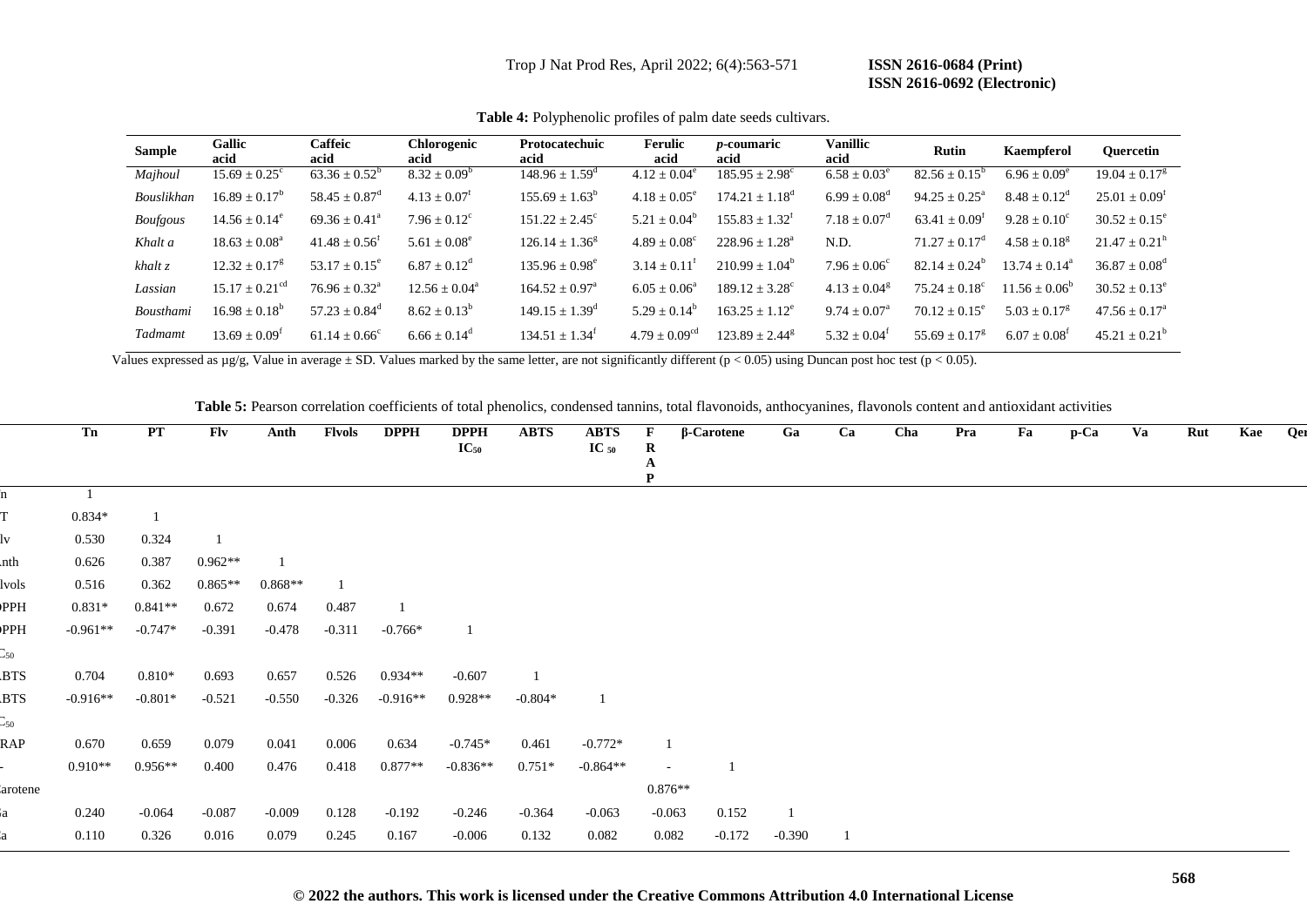Trop J Nat Prod Res, April 2022; 6(4):563-571 **ISSN 2616-0684 (Print)**

 **ISSN 2616-0692 (Electronic)** 

|     | 0.227    | 0.505  | $-0.288$ | $-0.138$  | $-0.167$ | 0.249    | $-0.182$  | 0.112    | $-0.132$  | $-0.132$  | -0.189    | $-0.209$ | $0.718*$ |          |        |          |          |        |        |            |  |
|-----|----------|--------|----------|-----------|----------|----------|-----------|----------|-----------|-----------|-----------|----------|----------|----------|--------|----------|----------|--------|--------|------------|--|
|     | 0.507    | 0.590  | 0.215    | 0.253     | 0.477    | 0.435    | -0.408    | 0.331    | $-0.295$  | $-0.295$  | 0.219     | $-0.010$ | $0.827*$ | 0.559    |        |          |          |        |        |            |  |
|     | -0.069   | 0.115  | $-0.550$ | -0.403    | $-0.111$ | -0.358   | 0.146     | -0.428   | 0.355     | 0.355     | -0.548    | 0.361    | 0.487    | 0.615    | 0.430  |          |          |        |        |            |  |
| -Ca | 0.693    | 0.463  | 0.318    | 0.446     | 0.126    | 0.524    | $-0.720*$ | 0.438    | $-0.733*$ | $-0.733*$ | 0.656     | 0.312    | -0.484   | $-0.041$ | -0.239 | $-0.267$ |          |        |        |            |  |
|     | 0.028    | -0.082 | $-0.320$ | -0.445    | $-0.503$ | $-0.025$ | -0.258    | -0.095   | -0.246    | -0.172    | 0.123     | 0.231    | -0.704   | -0.378   | -0.284 | $-0.347$ | 0.120    |        |        |            |  |
| .ut | $0.809*$ | 0.555  | $0.826*$ | $0.787*$  | 0.694    | $0.812*$ | $-0.761*$ | $0.731*$ | $-0.830*$ | $-0.830*$ | $0.970**$ | 0.190    | $-0.107$ | $-0.232$ | 0.339  | -0.485   | 0.511    | 0.139  |        |            |  |
|     | 0.480    | 0.673  | 0.427    | 0.437     | 0.301    | 0.693    | -0.418    | $0.824*$ | $-0.532$  | $-0.532$  | 0.376     | -0.701   | 0.410    | 0.304    | 0.345  | $-0.287$ | 0.220    | -0.243 | 0.346  |            |  |
|     | -0.556   | -0.082 | $-0.585$ | $-0.736*$ | $-0.573$ | -0.264   | 0.515     | -0.129   | 0.362     | 0.362     | $-0.622$  | -0.403   | 0.080    | 0.152    | -0.090 | 0.140    | $-0.573$ | 0.323  | -0.532 | $-0.020$ 1 |  |
|     |          |        |          |           |          |          |           |          |           |           |           |          |          |          |        |          |          |        |        |            |  |

PT: Total phenolics, Tn: condensed tannins, Flv: Total flavonoids, Anth: Anthocyanines, Flvol: Flavonols, Caro: carotenoids IC<sub>50</sub> DPPH: IC<sub>50</sub> values using DPPH method, IC<sub>50</sub> ABTS: IC<sub>50</sub> values using ABTS method, β-Car: β-Carotene. Ga: Gallic acid, Ca: Caffeic acid, Cha: Chlorogenic acid, Pra: protocatechuic acid, Fa; Ferulic acid, p-Ca: p-Coumaric acid, Va: Vanillic acid, Rut: Rutin, Kae; Kaempferol, Qer; Quercetin

\*Correlation is significant at the 0.05 level (Two-tailled) \*\* Correlation is significant at the 0.01 level (Two-tailled)

*Correlation among variable* 

To better assess the relationship between bioactive compounds that were studied and antioxidant properties of sampled date seeds from all cultivars, a bivariate correlation analysis using the Pearson coefficient was conducted. The significant correlations at both 0.05 and 0.01 levels are summarized in Table 5; total phenolics strongly correlated with antioxidant activities assessed via all four methods. Negative correlations between total phenolics and the free radical scavenging assessed by DPPH and ABTS assays were observed with correlation coefficients (*r*) of -0.747<sup>\*</sup> and -0.801<sup>\*\*</sup>, respectively. Whereas this association was positive in the case of βcarotene blanching assays  $(r = 0.956^{**})$ . Furthermore, a strong correlation was established between IC<sub>50</sub> DPPH and condensed tannins ( $r = -0.961^{**}$ ). The results were similar between IC<sub>50</sub> ABTS and condensed tannins ( $r = -0.916^{*}$ ). The latter also displayed a strong correlation with  $\beta$ carotene  $(r = 0.910<sup>**</sup>)$ . In addition, antioxidant activity showed significant correlation with phenolic acids and individual flavonoids, such as rutin, kaempferol and *p*-coumaric acid. This signifies that these phenolic components were the main contributors to the free radical scavenging activity based on DPPH and ABTS assays as well as the lipid peroxidation inhibition. It is noteworthy that among these compounds, rutin seemed to record the highest correlation levels with values of *r* that were 0.812\*, -0.830\* and 0.970\*\* for DPPH, ABTS and β-carotene assays, respectively. Furthermore, a significant positive correlation was established between kaempferol and ABTS assays (r=0.824\*). Similarly, *p-*coumaric acid exhibited a significant negative correlation with  $IC_{50}$  using a DPPH assay. Overall, our results, which were similar to those reported by Bouhlali *et al*. (2017), who reported a higher correlation between total phenolic and antioxidant activity; the corresponding values for *r* were 0.998, 0.915 and - 0.856 using ABTS, FRAP and DPPH assays, respectively. In particular, phenolic acids and individual flavonoids can be considered the main antioxidants. In addition, phenolic compounds comprise one (phenolic acids) or more (polyphenols) aromatics rings with attached hydroxyl groups in their structures, which induces efficient radical scavenging.<sup>32,36</sup> In the radical scavenging mechanism, polyphenols reduce ROS/RNS, such as 'OH, O<sub>2</sub>', NO' or OONO<sup>-</sup> after their generation, thus preventing damage to biomolecules or the formation of more reactive ROS.<sup> $\frac{37}{2}$ </sup> Furthermore, they protect lipid peroxidation by blocking the Fenton reaction.<sup>38</sup>

The results described above are very promising given that they may attract the attention of local or export-oriented industries. They could possibly be guided to appreciate the economic value of date palm seeds, which are usually discarded, in various industrial applications – primarily as ingredients and nutraceuticals.

# **Conclusion**

In summary, the date seeds (*Phoenix dactylifera* L) have high levels of polyphenolic compounds. Condensed tannins, flavonoids, anthocyanins and flavonols) and phenolic acids (*p-*coumaric, protocatechuic, caffeic, and gallic acids were found to be major contributors to the antioxidant activity of date seeds, as confirmed through the strong correlations that were revealed between these compounds and antioxidant methods. Rutin, *p-*coumaric acid and kaempferol were the major contributors to the antioxidant properties. The richness of date seeds in valuable molecules can potentially be used in the recovery of phenolic compounds with various applications in the food, cosmetic and pharmaceutical industries.

# **Conflict of Interest**

The authors declare no conflict of interest.

#### **Authors' Declaration**

The authors hereby declare that the work presented in this article is original and that any liability for claims relating to the content of this article will be borne by them.

#### **Acknowledgements**

The authors are grateful to Martos Manuel Viuda and FraciscaHernadez from University of Hernandez (Spain) for the analytical and assistance help.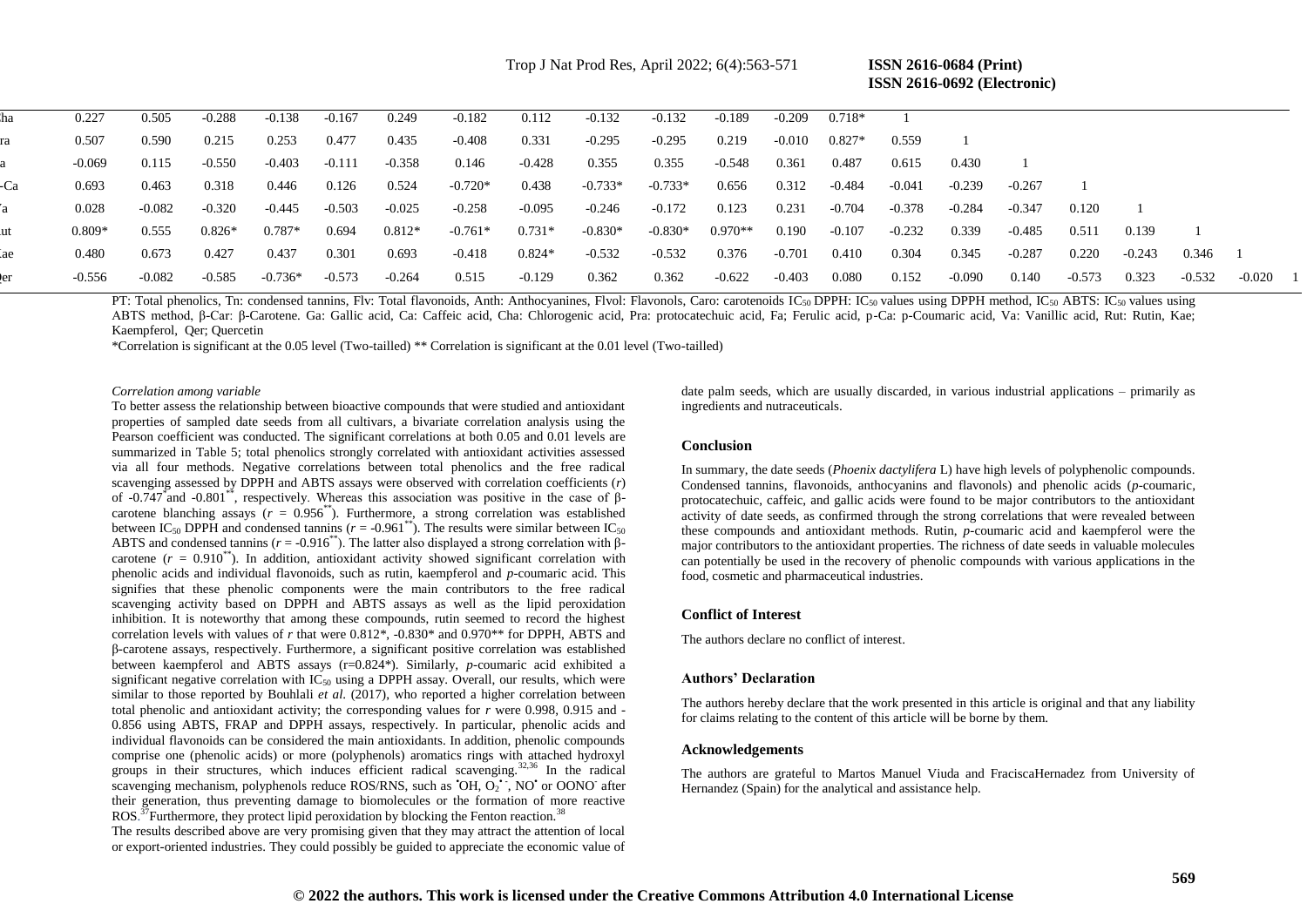# **References**

- 1. Vieira da Silva B, Barreira JCM, Oliveira BPP. Natural phytochemicals and probiotics as bioactive ingredients for functional foods: Extraction, biochemistry and protecteddelivery technologies. Trends Food Sci Technol. 2016; 50(1):144–158.
- 2. Niazi S, Khan IM, Rasheed S, Niazi F, Shoaib M, Raza H, Iqbal MW. An Overview: Date Palm Seed Coffee, a Functional Beverage. Int J Pub Health. 2017; 2(2):18-25.
- 3. Al-Alawi RA, Al-Mashiqri JH, Al Nadabi JSM, Al-Shihi BI, [Baqi](https://www.frontiersin.org/people/u/367588) Y. Date Palm Tree (*Phoenix dactylifera* L.): Natural Products and Therapeutic Options. Front Plant Sci. 2017; 8(1):1-12.
- 4. Samad MA, Hashim SH, Simarani K, Yaacob JS. Antibacterial Properties and Effects of Fruit Chilling and Extract Storage on Antioxidant Activity, Total Phenolic and Anthocyanin Content of Four Date Palm (*Phoenix dactylifera*) Cultivars. *Molecules*. 2016; 21(4):419.
- 5. Idowu AT, Igiehon OO, Adekoya OO, Idowu S. Dates palm fruits: A review of their nutritional components, bioactivities and functional food applications. AIMS Agric Food*.* 2020; 5(4):734-755.
- 6. Sundar RDV, Segaran G, Shankar S, Settu S, Ravi L. Bioactivity of Phoenix Dactylifera Seed and Its Phytochemical Analysis. Int J Green Pharm. 2017; 11(2):6.
- 7. El-Rahman SN and Al-Mulhem SI. Characteristic Analysis, Antioxidant Components and Antioxidant Activity of Date Fruits, Date Seeds and Palm Shell. Lifestyle Dis. 2017a; 1(1):101-106.
- 8. El-Mergawi R, Al-Humaid A, El-Rayes D. Phenolic Profiles and Antioxidant Activity in Seeds of Ten Date Cultivars from Saudi Arabia. J Food Agric Environ. 2016; 14(2):38-43.
- 9. Bouhlali EDT, Alem C, Ennassir J, Benlyas M, Mbark AN, Zegzouti YF. Phytochemical Compositions and Antioxidant Capacity of Three Date (*Phoenix dactylifera* L.) Seeds Varieties Grown in the South East Morocco. Saudi Soc Agric Sci. 2017; 16(4):350-357.
- 10. Djaoudene O, López V, Cásedas G. *Phoenix Dactylifera* L. Seeds: A by-Product as a Source of Bioactive Compounds with Antioxidant and Enzyme Inhibitory Properties. Food Funct. 2019; 10(8):4953-4965.
- 11. Bouaziz F, Ben-Abdeddayem A, Koubaa M, Ellouz GR, Ellouz CS. Date Seeds as a Natural Source of Dietary Fibers to Improve Texture and Sensory Properties of Wheat Bread. Foods. 2020; 9(6):737.
- 12. Ourradi H, Ennahli S, Viuda Martos M, Hernadez F, Dilorenzo C, Hssaini L, Elantari A, Hanine H. Proximate composition of polyphenolic, phytochemical, antioxidant activity content and lipid profiles of date palm seeds oils (*Phoenix dactylifera* L.). J Sci. Food Agric*.* 2021; 6(2021):1-10.
- 13. Kumar N and Goel N. Phenolic acids: Natural versatile molecules with promising therapeutic applications. Biotechnol Rep. 2019; 20(24):1-10.
- 14. Al-Farsi MA and Lee CY. Optimization of Phenolics and Dietary Fibre Extraction from Date Seeds. Food Chem. 2008 (3); 108:977-985.
- 15. Brighente IMC, Dias M, Verdi LG, Pizzolatti MG. Antioxidant Activity and Total Phenolic Content of Some Brazilian Species. Pharm Biol. 2007; 45(2):156-161.
- 16. Bajaj KL and Devsharma AK. A Colorimetric Method for the Determination of Tannins in Tea. Mikrochim. Acta. 1977(3-4); 68:249-253.
- 17. Yoshitama K, Ishikura N, Fuleki T, Nakamura S. Effect of Anthocyanin, Flavonol Co-Pigmentation and PH on the Color of the Berries of *Ampelopsis brevipedunculata*. J Plant Physiol. 1992[; 139\(5\)](https://www.sciencedirect.com/science/journal/01761617/139/5):513-518.
- 18. Bondet V, Brand-Williams W, Berset C. Kinetics and Mechanisms of Antioxidant Activity Using the DPPH• Free

Radical Method. LWT - Food Sci Technol. 1997; 30(6):609-615.

- 19. Re R, Pellegrini N, Proteggente A, Pannala A, Yang M, Rice-Evans C. Antioxidant Activity Applying an Improved ABTS Radical Cation Decolorization Assay*.* Free Rad Biol Med. 1999[; 26\(10\)](https://www.sciencedirect.com/science/journal/08915849/26/9):1231-1237.
- 20. Benzie IFF and Strain JJ. The Ferric Reducing Ability of Plasma (FRAP) as a Measure of 'Antioxidant Power': The FRAP Assay. Anal Biochem. 1996(1);70-76.
- 21. Boros B, Jakabová S, Dörnyei Á. Determination of Polyphenolic Compounds by Liquid Chromatography-Mass Spectrometry in Thymus Species. J Chromatogr A. 2010; 1217(51):7972-7980.
- 22. Zheng W and Wang SY. Antioxidant Activity and Phenolic Compounds in Selected Herbs . J Agric Food Chem. 2001; 49(11):5165-5170.
- 23. Ramírez MIN, Trejo JFG, Rabell VC, Jaime RC, Sánchez MLE. Effect of culture conditions on the production of phenols, total flavonoids and their antioxidant capacity in arnica (*Heterotheca inuloides*). 2018; 9(1):4296-4305.
- 24. Alara OR, Abdurahman NH, Ukaegbu CI. Extraction of phenolic compounds: A review. Curr Res Nutr Food Sci. 2018; 4(1):200-2014.
- 25. Ruslan K, Happyniar S, Fidrianny I. Antioxidant Potential of Two Varieties of Sesamum Indicum L. Collected from Indonesia. J Taibah Univ Med Sci. 2018; [13\(3\)](https://www.sciencedirect.com/science/journal/16583612/13/3):211-218.
- 26. Djemaa-Landri K, Hamri-Zeghichi S, Belkhiri-Beder W, Krisa S, Cluzet S, Richard T, Valls J, Kadri N, Madani K. Phenolic content, antioxidant and anti-inflammatory activities of some Algerian olive stone extracts obtained by conventional solvent and microwave-assisted extractions under optimized conditions. Food Meas. 2021; 15(5):4166– 4180.
- 27. Segovia FJ, Hidalgo GI, Villasante J, Ramis X, Almajano MP. Avocado Seed: A Comparative Study of Antioxidant Content and Capacity in Protecting Oil Models from Oxidation. Molecules. 2018; 23(10):2421.
- 28. Ahn HS, Jeon TIl, Lee JY, Hwang SG, Lim Y, Park DK. Antioxidative Activity of Persimmon and Grape Seed Extract: *In vitro* and *in vivo*. Nutr Res. 2002; 22(11):1265- 1273.
- 29. Savolainen H. Tannin Content of Tea and Coffee. J Appl Toxicol. 1992; 12(3):191-192.
- 30. Lutz M, Fuentes E, Ávila F, Alarcón M, Palomo I. Roles of Phenolic Compounds in the Reduction of Risk Factors of Cardiovascular Diseases. Molecules. 2019; 24(2):366.
- 31. Viuda-Martos M, El Gendy AENGS, Sendra E. Chemical Composition and Antioxidant and Anti-Listeria Activities of Essential Oils Obtained from Some Egyptian Plants. J Agric Food Chem. 2010; 58(16):9063-9070.
- 32. Kadri H, Djilani SE, Djilani A. Chemical Composition and Antioxidant Activity of Marrubium Vulgare L. Essential Oil from Tunisia. Acta Sci Pol Technol Aliment. 2013; 12(2):169-173.
- 33. Habib HM, Platat C, Meudec E, Cheynier V, Ibrahim WH. Polyphenolic Compounds in Date Fruit Seed (*Phoenix Dactylifera*): Characterisation and Quantification by Using UPLC-DAD-ESI-MS. J Sci Food Agric. 2014; 94(6):1084– 1089.
- 34. Eray N, Dalar A, Turker M. The effects of abiotic stressors and signal molecules on phenolic composition and antioxidant activities of in vitro regenerated Hypericum perforatum (St. John's Wort). S Afr J Bot. 2020; 133(1):253-263.
- 35. Julio OM, Uc-Varguez A, Ramírez-Rivera E, Ramírez-Sucre M, Rodríguez-Buenfil I. Influence of Soil Composition on the Profile and Content of Polyphenols in Habanero Peppers (Capsicum chinense Jacq.) Agron. 2020; 10(9):1234.
- 36. Minatel IO, Borges CV, Ferreira MI, Gomez HAG, Chen CYO, Lima GPP. Phenolic Compounds: Functional